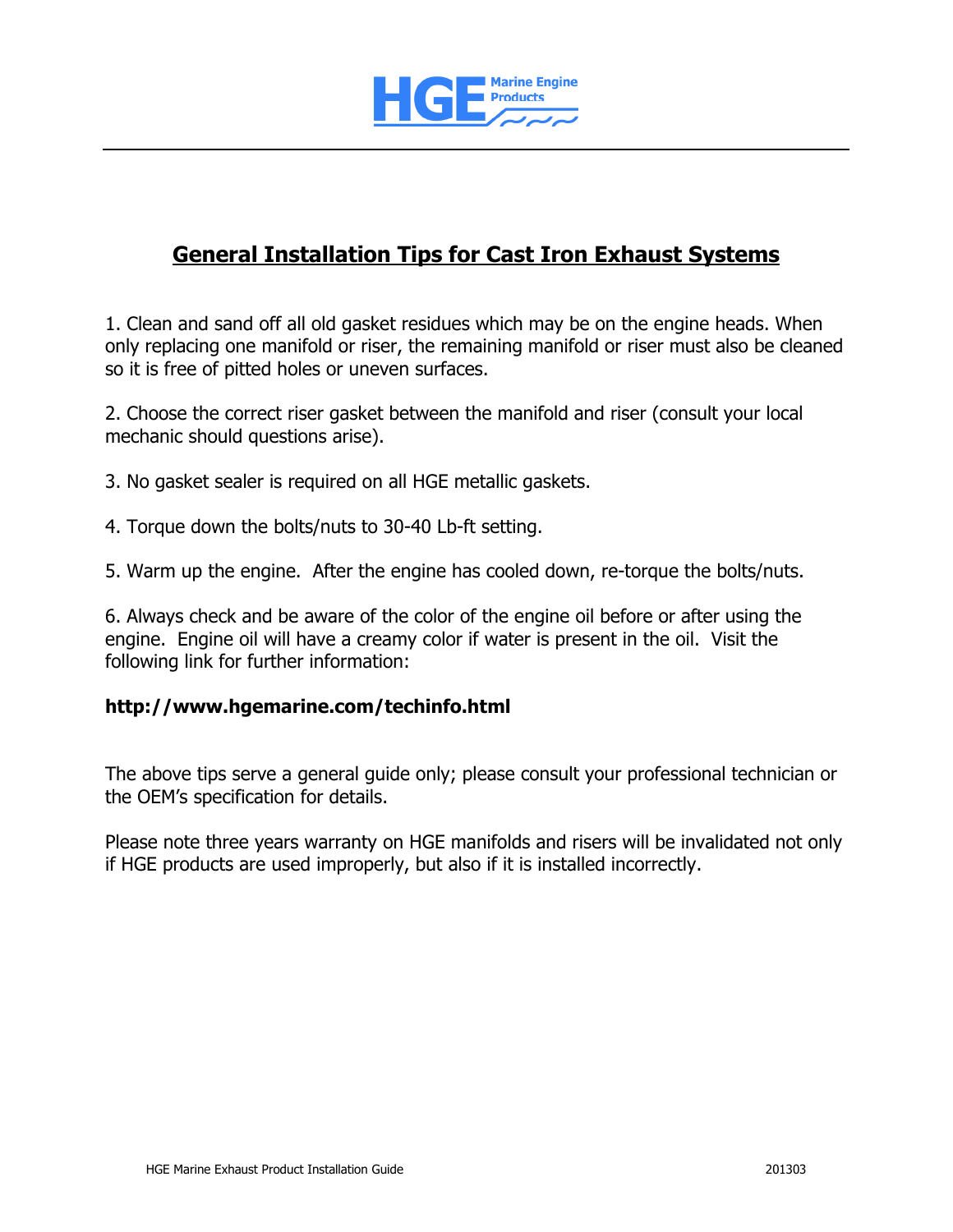## **Gasket Applications**

# **Center Riser Exhaust System Center Riser Exhaust System** (Raw Water Cooling Application) (Freshwater Cooling Application) Raw water Raw water Raw water  $L_{OR}$ Open Gasket Block Off<br>Gasket Coolant  $\triangleleft$ Coolant Raw water

# **I. Center Riser / Manifold (V6 and V8) Configuration**

## **II. Inline 6 Manifold Configuration**

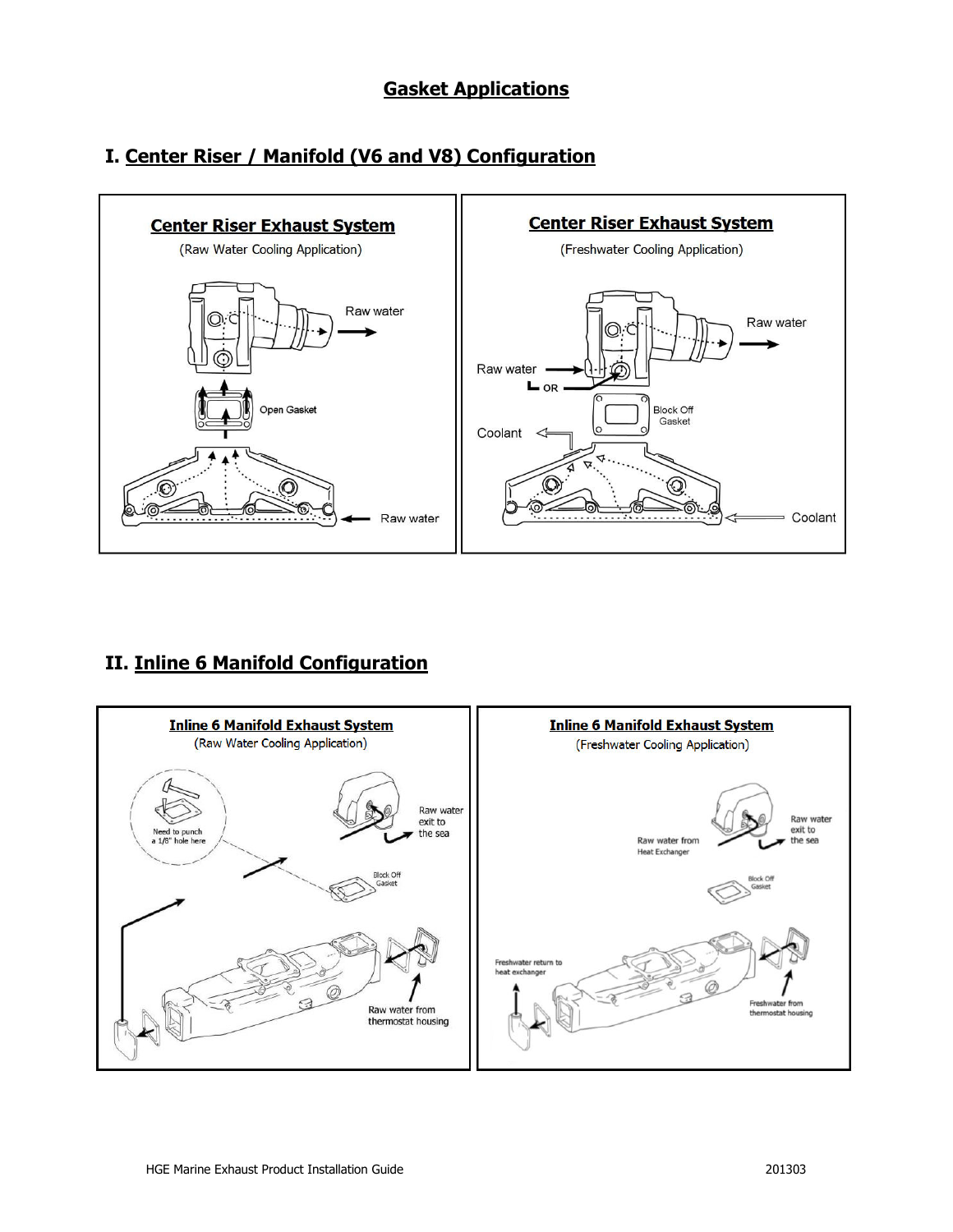## **III. Log Manifold Configuration**



#### **a. Raw Water Cooling Application**

## **b. Freshwater Cooling Application**